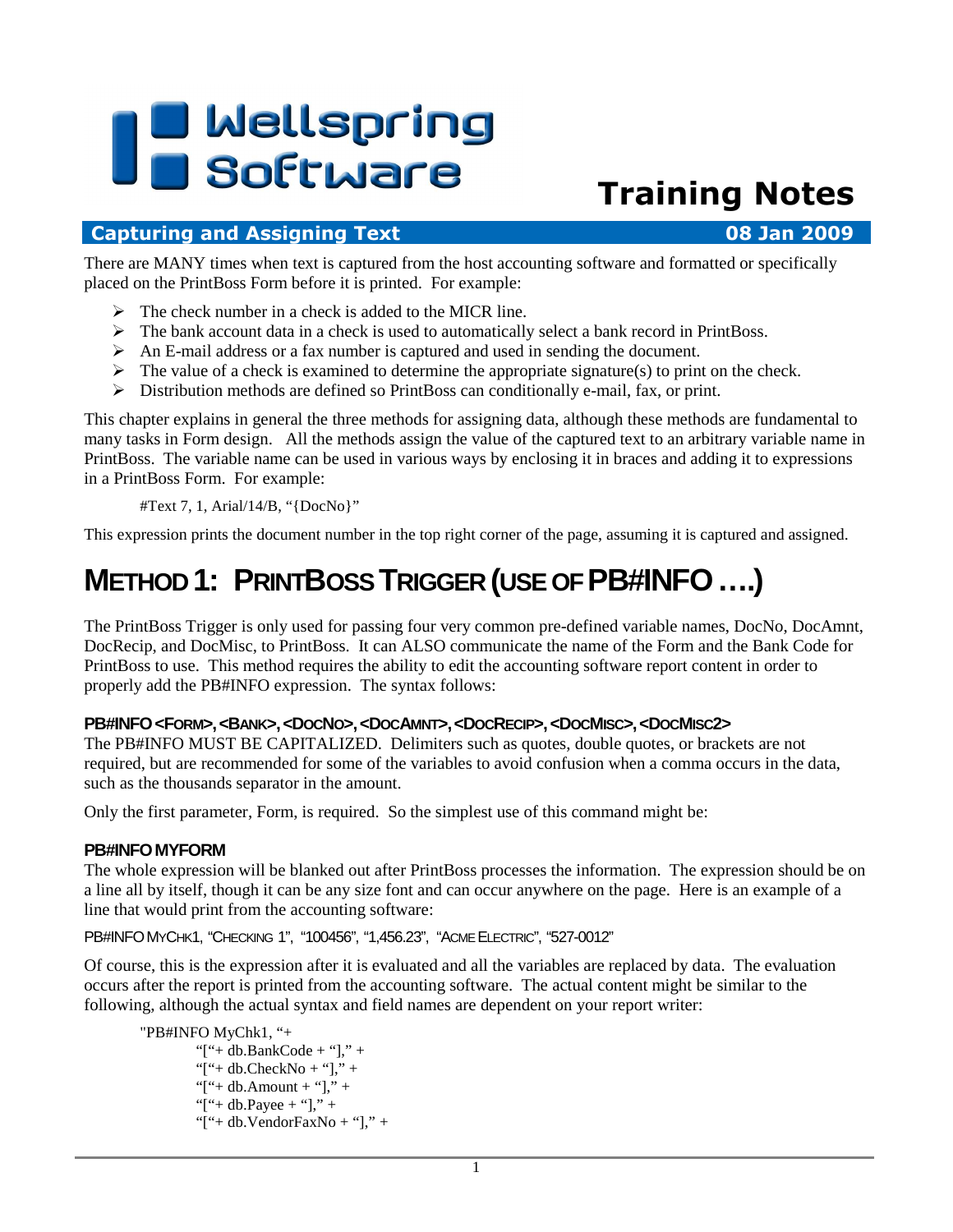"["+ db.VendorEmail + "]"

The six assigned variables used in this method can be referenced in any PrintBoss script.

## **METHOD 2: EXPLICIT VARIABLE ASSIGNMENT WITHIN THE ACCOUNTING SOFTWARE REPORT**

Define a field in the source report to pass the assignment to PrintBoss if you have the ability to edit the accounting software report. It is important that the variable is just ONE field. This usually means you must create a variable in the source report that uses a combination of text and database fields. The resulting field must be similar to the following example:

PB#Assign FaxSvcFaxNo, [636-527-0012]

This is the field after it is evaluated and the text and database fields are replaced with data. The actual content might be similar to the following, although the actual syntax and field names are dependent on your report writer:

"PB#Assign FaxSvcFaxNo," + CustomerDB.ContactFaxNo

This expression *must be on a line all by itself*, though it can be can any font size or color and occur anywhere on the page**.** For example, you can print a series of assignments very close together using a 4 point font. Once PrintBoss sees each line, it will automatically assign the value to the variable name suggested and remove the expression before printing.

The variables assigned in this method can only be referenced in the RunTime Objects section of PrintBoss when *Pre-Process Assignments* is checked on the *Special Controls* tab of the Form.

### **METHOD 3:CAPTURED FROM THE PRINTED DOCUMENT BASED ON COORDINATES**

This method requires the value that needs to be captured and assigned by PrintBoss is displayed somewhere on the source report. PrintBoss can blank out the data after it is captured (if desired).

Verify the value appears in the document sent by the accounting software before setting up the assignment. This may entail opening the accounting software's report writer, finding the field in its databases, and inserting it somewhere on the report. It is very important that the data ALWAYS appears at the same location from page to page. This usually means inserting the field into the Header or Footer sections of the report.

Print a document to PrintBoss once the value appears in the report. The form PrintBoss selects must be clearly defined. See the *Custom Interface* Training Notes for more information if it is unclear.

After PrintBoss has received a print job, open PrintBoss.

- 1. Click on the **File** menu and select **Open Document Work Files**.
- 2. Select the appropriate work file and click the **Browse** button.
- 3. Select a document and click the **View** button.
- 4. Right click anywhere in the view and select *View Raw Capture* from the pop-up menu. This view displays the actual text printed from the accounting software with no formatting from PrintBoss.
- 5. Locate the text field on the screen containing the desired captured value.
- 6. Double click on the beginning of the field to open the **Captured Text Command Properties** dialog.
- 7. Select the **Click to Assign to Variable** bar in the top right of the dialog. The **Assign Command Properties** dialog opens.
- 8. Replace **ReNameMe** in the **Variable Name** field with your own variable. For example: PayeeName.
- 9. Check **Capture Raw Text Objects Only**. A description of some of the other options follows:
	- a. Some reporting engines (such as the latest Crystal Reports) tend to break up the text fields into smaller contiguous fields. A good practice is to click the **+/-** button for the **Horizontal** field to change the coordinate range. This toggle button changes from **+/-** to '**to'**. Set the ending